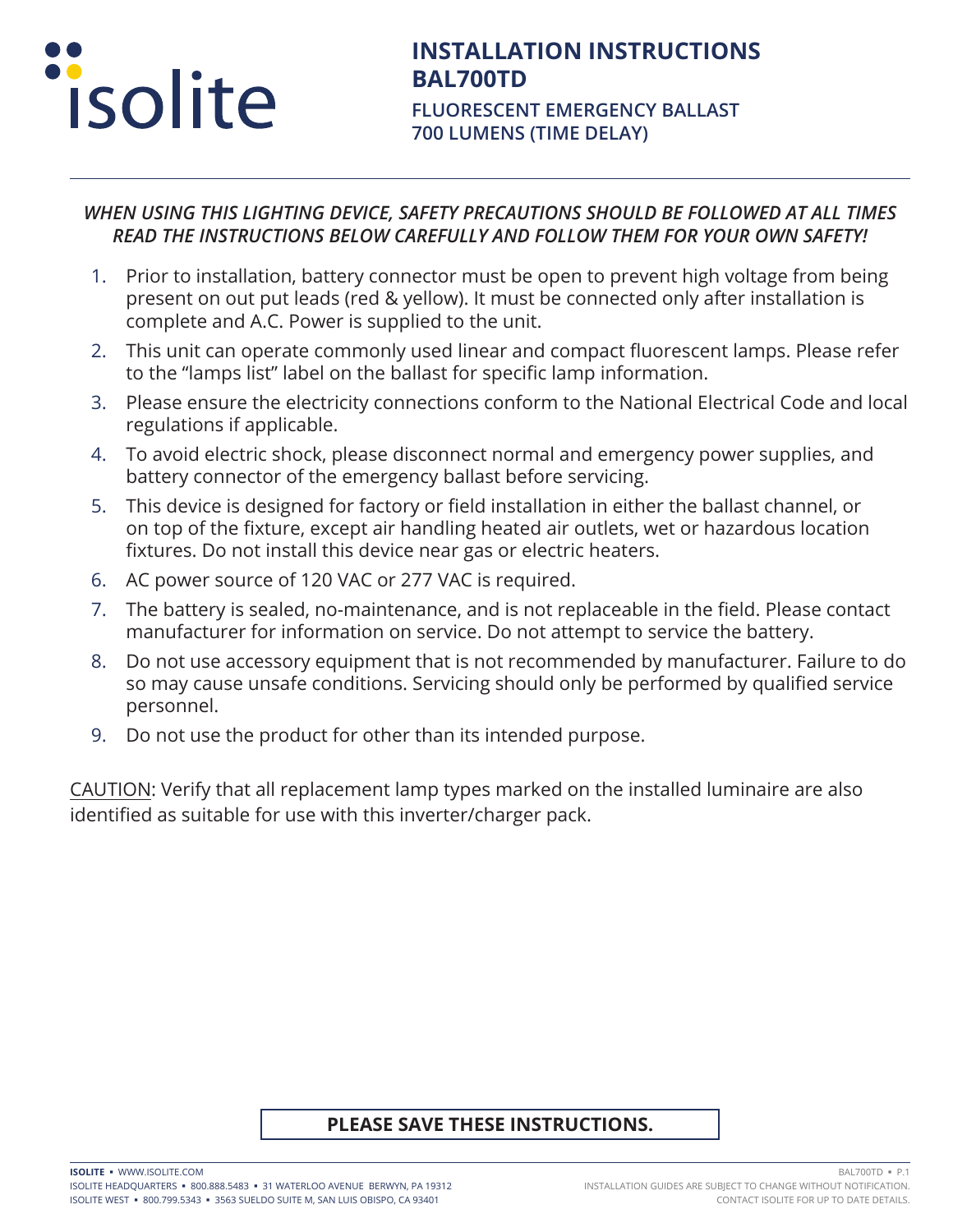# **INSTALLATION INSTRUCTIONS**

### **CAUTION: Before installing, make certain the A.C. Power is off and the EMERGENCY BALLAST'S unit connector is disconnected.**

## **1. MOUNTING THE EMERGENCY BALLAST(BATTERY PACK)**

Remove the ballast channel cover. Mount the **EMERGENCY BALLAST** in the ballast channel at least 1/2 " away from the A.C. ballast(s).

When battery packs are remote mounted, the remote distance can not exceed  $1/2$  of the distance from ballast to lamp specified by the A.C. ballast manufacturer. For example, if the A.C. ballast manufacturer recommends no more than 25' remote distance, then the battery pack's remote mounting distance should not exceed  $12$ <sup>1/2'</sup>. Under no circumstances should the battery pack exceed a distance of 50' from the lamp(s).

### **2. WIRING**

Refer to the wiring diagrams on the back page for the appropriate wiring of lamp(s) and ballast. Install in accordance with the National Electrical Code and local regulations. For additional wiring diagrams consult Customer Service.

## **3. INSTALLING THE LED COMBO TEST SWITCH(LCTS)**

 *Recessed Troffer Fixture* - Select a convenient location with proper clearance in the ballast cover and drill or punch a  $\frac{7}{8}$  " hole(  $\frac{1}{2}$  " knockout). Insert the  $\frac{7}{8}$  " bushing into the hole. Push the plastic tube through the bushing. Route the leads of the **LCTS** through the plastic tube. Connect the wires from the unit to the **LCTS**(VIOLET to VIOLET, BROWN to BROWN). Push the entire assembly back into the tube until the lens collar rests against the plastic tube. The plastic tube should be adjusted so that the LCTS is within 1/4" of the fixture lens. The LCTS must be visible after installation. Refer to *IIIustration 1*.

 *Linear Fixture* - Select a convenient location on the fixture so the **LCTS** can be seen after installation. Allow for proper clearance inside the fixture and drill or punch a  $~^{1}\!/$ 2  $~''$  hole. Remove the nut from the **LCTS**. Push the **LCTS** housing into the 1/2  $\,$  " hole and secure with the nut. Connect the wires from the **LCTS** (VIOLET to VIOLET, BROWN to BROWN). Refer to *IIIustration2*.



# **4. WIRING THE A.C. INPUT**

- A. The **EMERGENCY BALLAST** and A.C. ballast *must* be on the same branch circuit
- B. The **EMERGENCY BALLAST** requires an *unswitched* A.C. power source of either 120 or 277 volts. Select the proper voltage lead and cap the unused lead.
- C. When the **EMERGENCY BALLAST** is used with a switched fixture, A.C. Input to the **EMERGENCY BALLAST** must be connected ahead of the fixture switch. Refer to *IIIustration 3* for switched and unswitched fixture wiring diagrams.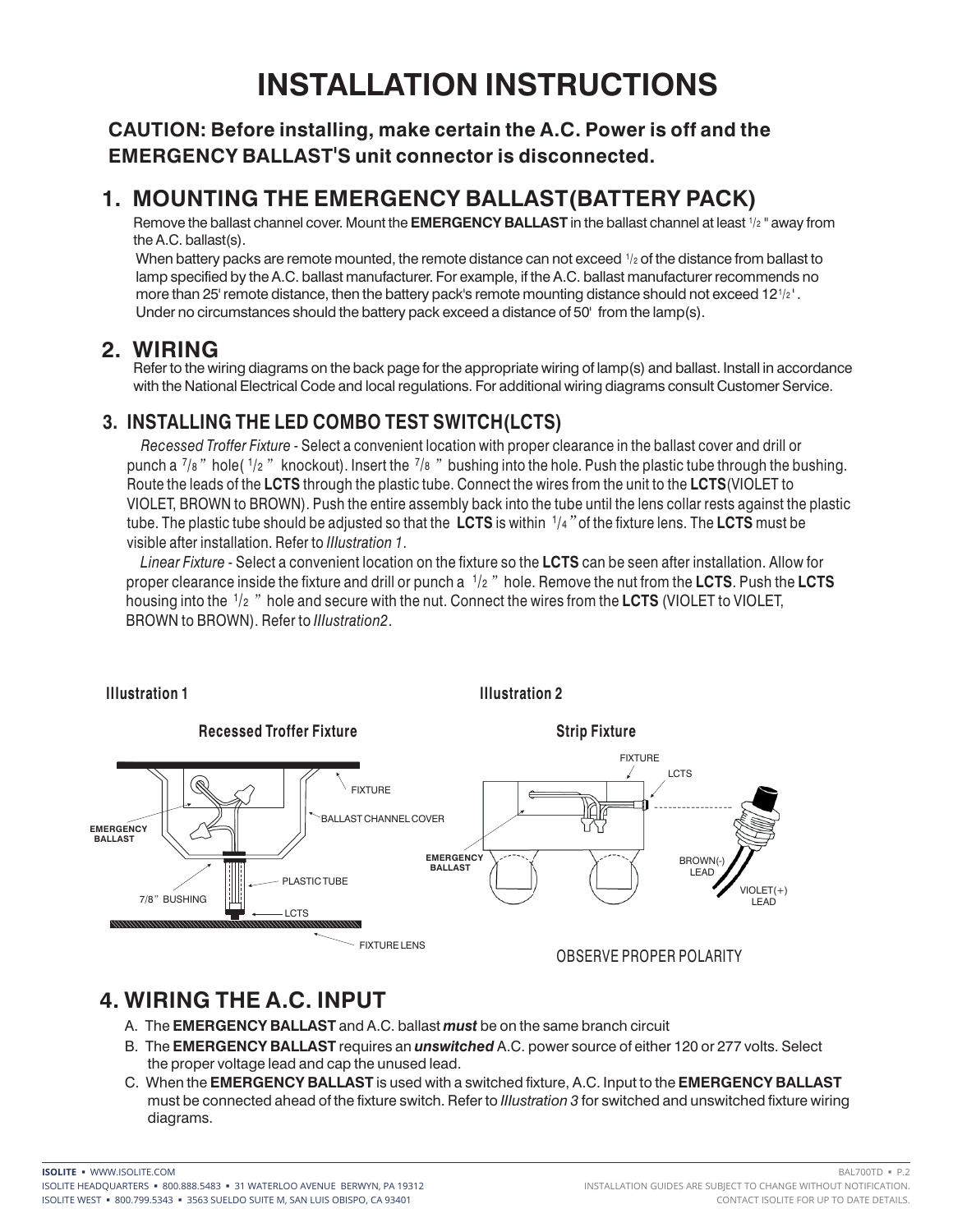### **5. BALLAST WIRING BLOCK DIAGRAM**





## **6. LABELS**

Attach the appropriate labels adjacent to the **LCTS**. Annotate Re-lamping label for lamp type and wattage. The 'Caution' and the 'Re-lamping' labels must be on the fixture in a readily visible location to anyone attempting to service the fixture.

## **7. COMPLETING INSTALLATION**

When the installation is complete, switch the A.C. power ON and join the **EMERGENCY BALLAST**' **S** unit connector.

# **OPERATION**

**Normal Mode** - A.C. power is present. The A.C. ballast operates the fluorescent lamp(s) as intended. The **LCTS** will be lit providing a visual indication that the **EMERGENCY BALLAST** is in the standby charging mode.

**Emergency Mode** - A.C. power fails. The **EMERGENCY BALLAST** senses the A.C. power failure and automatically switches to the *Emergency Mode*. One lamp is illuminated at reduced output, for a minimum of 90 minutes. When A.C. Power is restored, the **EMERGENCY BALLAST** switches the system back to the *Normal Mode* and resumes battery charging.

# **TESTING & MAINTENANCE**

Pressing the red lens on the LCTS turns off the light on it, interrupts power to the designated A.C. ballast and forces the unit into emergency mode. The emergency lamp (s) is (are) now lit by the **EMERGENCY BALLAST**. On releasing the lens, fixture returns to normal mode after a momentary delay. To simulate a "BLACK OUT" use the circuit breaker to turn off the AC power.

**Initial Testing** - Allow the unit to charge for approximately 1 hour, then press the **LCTS** to conduct a short discharge test. Allow a 24 hour charge before conducting a  $1^{1/2}$  hour test.

This **EMERGENCY BALLAST** is a maintenance free unit, however, periodic inspection and testing is required. NFPA 101, Life Safety Code, outlines the following schedule:

**Monthly** - Insure that the **LCTS** is illuminated. Conduct a 30 second discharge test by depressing the **LCTS**. One lamp should operate at reduced output.

Annually - Insure that the LCTS is illuminated. Conduct a full 1<sup>1</sup>/2 hour discharge test. The unit should operate as intended for the duration of the test.

"Written records of testing shall be kept by the owner for inspection by the authority having jurisdiction."

SERVICING SHOULD BE PERFORMED BY QUALIFIED PERSONNEL.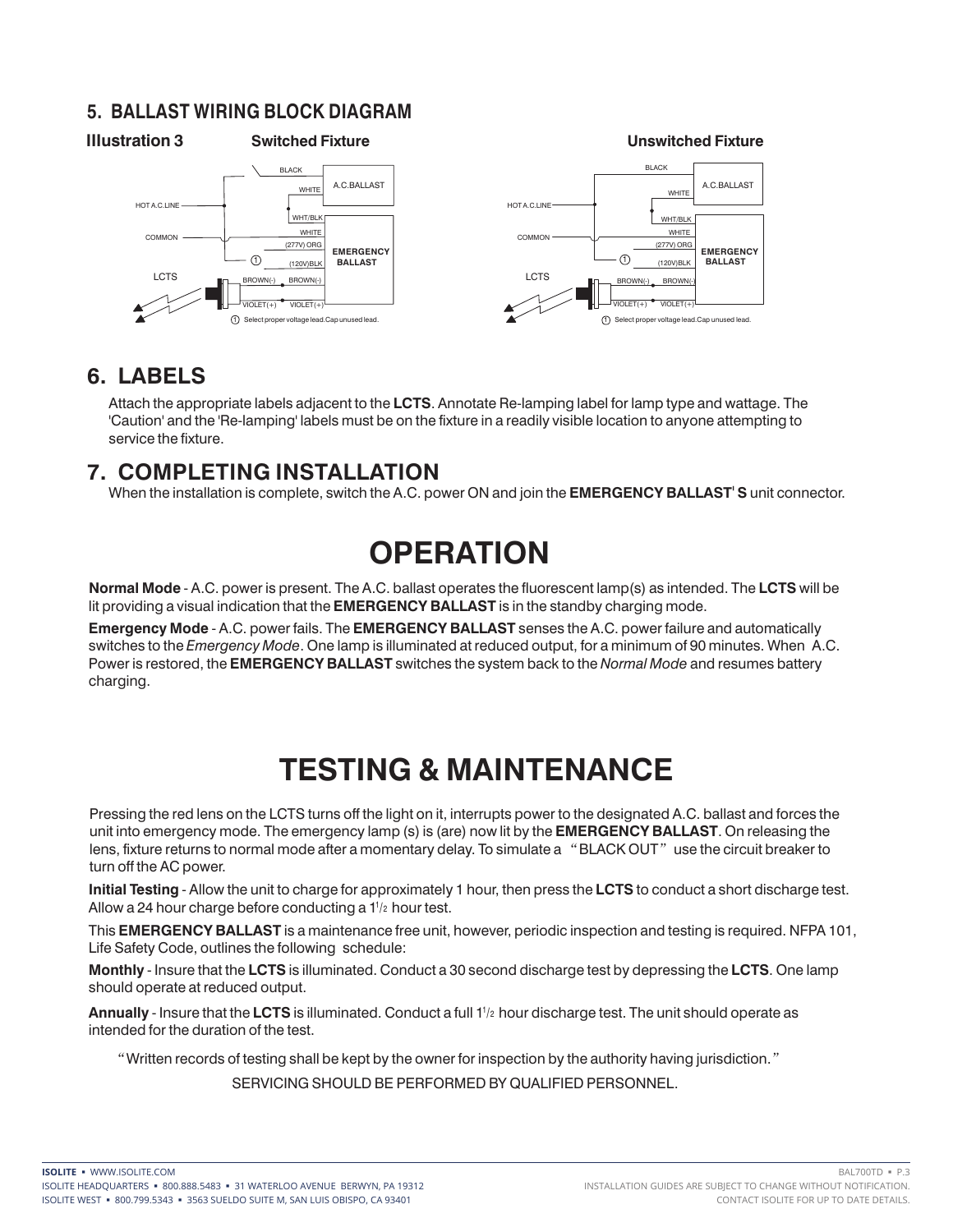#### **WIRE DIAGRAMS FOR LAMP EMERGENCY OPERATION EMERGENCY BALLAST AND AC BALLAST MUST BE FED FROM THE SAME BRANCH CIRCUIT**

TYPICAL SCHEMATICS ONLY. MAY BE USED WITH OTHER BALLASTS. CONSULT THE FACTORY FOR OTHER WIRING DIAGRAMS.

#### **For One Lamp Emergency Operation**